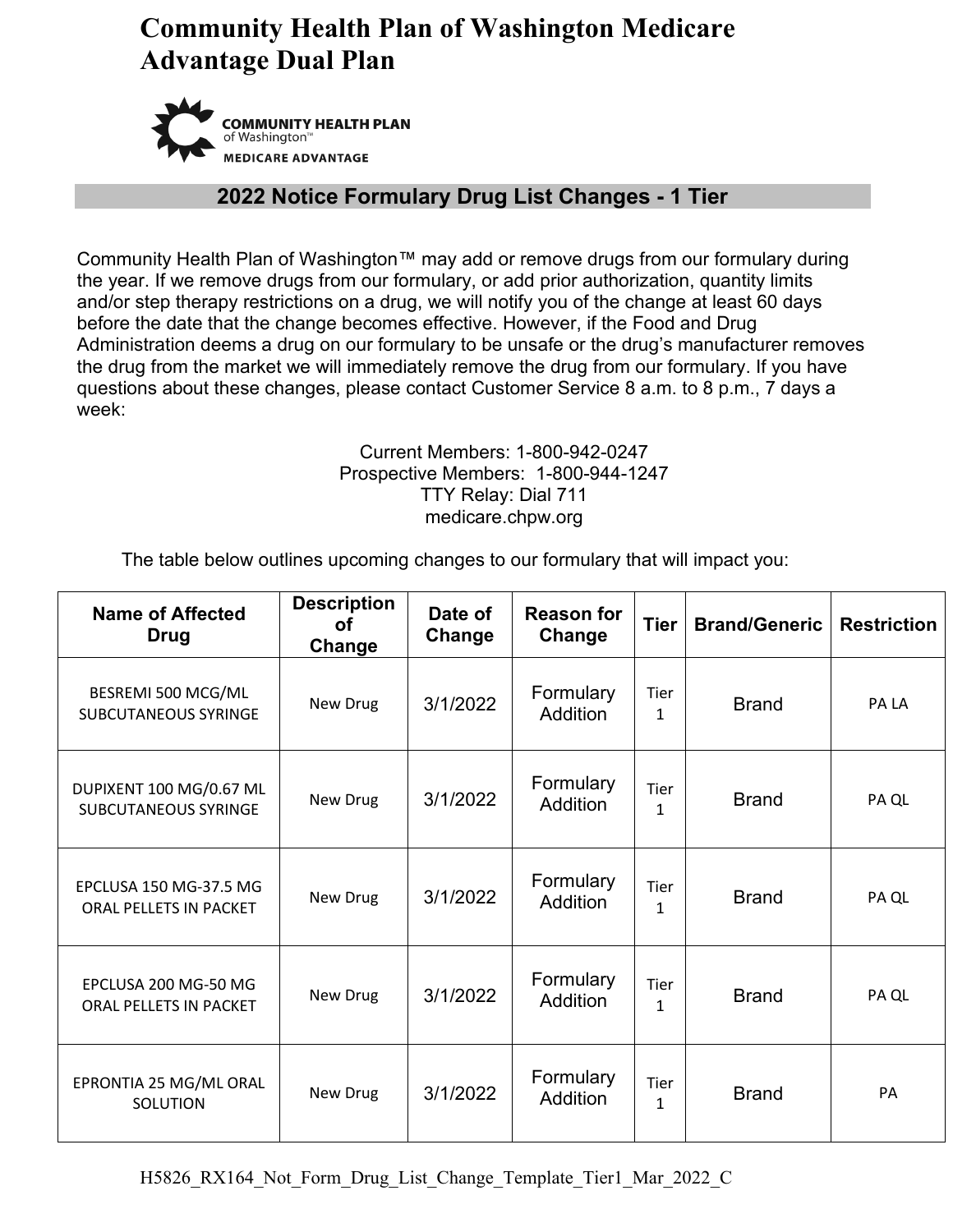# **Community Health Plan of Washington Medicare Advantage Dual Plan**



**COMMUNITY HEALTH PLAN** of Washington™ **MEDICARE ADVANTAGE** 

| <b>Name of Affected</b><br><b>Drug</b>                 | <b>Description</b><br><b>of</b><br>Change | Date of<br>Change | <b>Reason for</b><br>Change  | <b>Tier</b>                 | <b>Brand/Generic</b> | <b>Restriction</b> |
|--------------------------------------------------------|-------------------------------------------|-------------------|------------------------------|-----------------------------|----------------------|--------------------|
| everolimus<br>(immunosuppressive) 1 mg<br>tablet       | New Drug                                  | 3/1/2022          | Formulary<br>Addition        | <b>Tier</b><br>$\mathbf{1}$ | Generic              | PA                 |
| <b>EXKIVITY 40 MG CAPSULE</b>                          | New Drug                                  | 3/1/2022          | Formulary<br><b>Addition</b> | Tier<br>$\mathbf{1}$        | <b>Brand</b>         | PA QL LA           |
| <b>SCEMBLIX 20 MG TABLET</b>                           | New Drug                                  | 3/1/2022          | Formulary<br>Addition        | <b>Tier</b><br>$\mathbf{1}$ | <b>Brand</b>         | PA QL              |
| <b>SCEMBLIX 40 MG TABLET</b>                           | New Drug                                  | 3/1/2022          | Formulary<br>Addition        | Tier<br>$\mathbf{1}$        | <b>Brand</b>         | PA QL              |
| TICOVAC 2.4 MCG/0.5 ML<br><b>INTRAMUSCULAR SYRINGE</b> | New Drug                                  | 3/1/2022          | Formulary<br>Addition        | Tier<br>$\mathbf{1}$        | <b>Brand</b>         |                    |
| zarah 3 mg-0.03 mg tablet                              | Formulary<br>Removal                      | 3/1/2022          | Removal                      | Tier<br>$\mathbf{1}$        | Generic              |                    |

\*Alternative drugs are drugs in the same therapeutic category/class or cost-sharing tier as the affected drug. Only your physician can determine if the alternate listed here is appropriate for you given the individualized nature of drug therapy. Please consult with your physician as to whether this is an appropriate drug for you.

#### **List of Abbreviations**

**LA:** Limited Availability. This medication may only be available at certain pharmacies.

**PA:** Prior Authorization. The Plan requires you or your physician to get prior authorization for certain medications. This means that you will need to get approval before you fill your prescriptions. If you don't get approval, we may not cover the medication.

**QL:** Quantity Limit. For certain medications, the Plan limits the amount of the medication that we will cover.

H5826 RX164 Not Form Drug List Change Template Tier1 Mar 2022 C